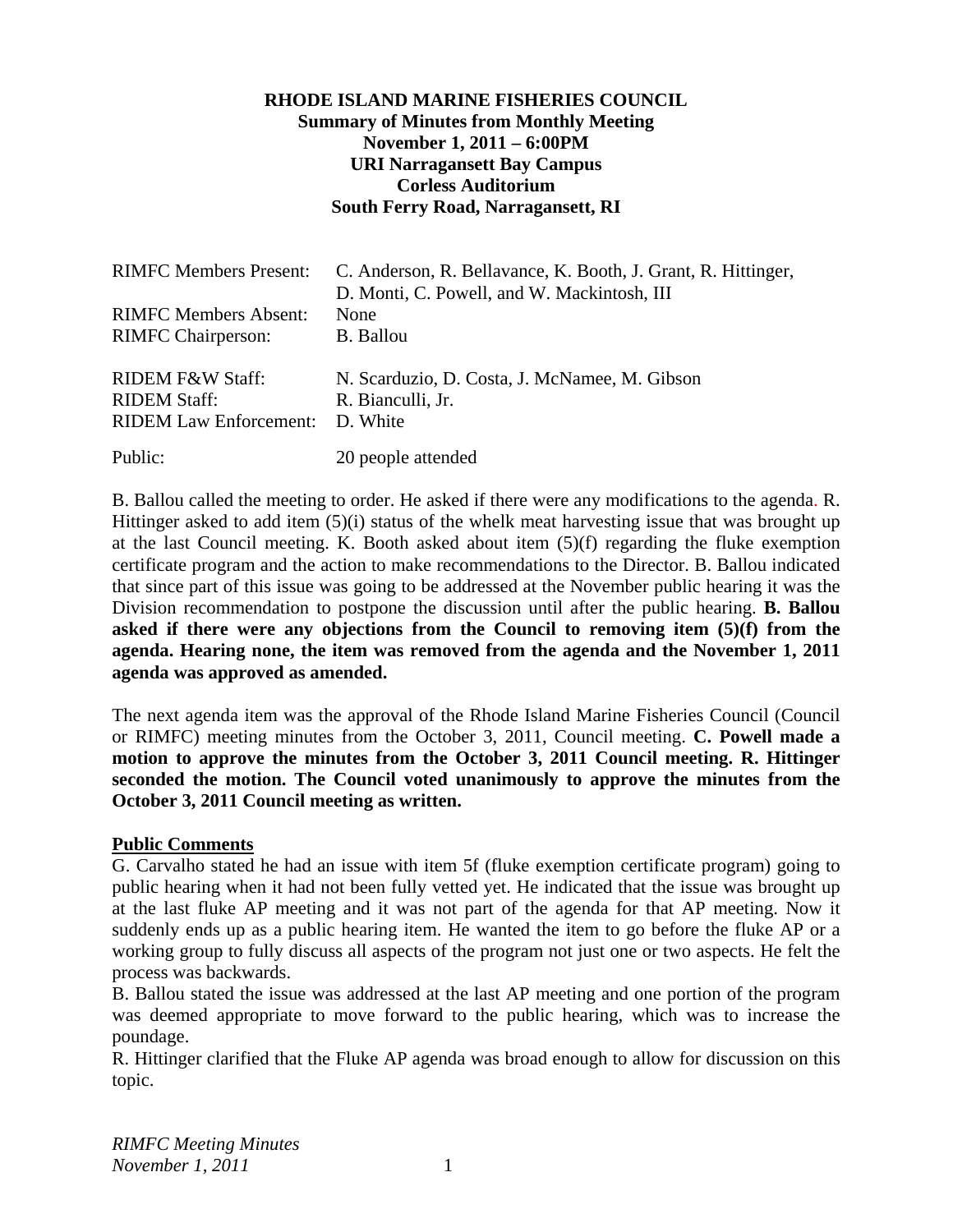S. Parente also voiced concern about how the item discussed at the AP got to the public hearing without any motion or being voted on. It noted it was a casual comment. There was no request to bring it forward, and yet here it is. Here requested the item go back to the Fluke AP for further discussion.

# **Advisory Panel Reports**

# *Lobster (10/26/2011) – J. Grant:*

J. Grant reported there was light attendance and no quorum. They reviewed work completed by the trap definition working group. The panel recommended that the issue be addressed by a larger working group and requested that the RIMFC task other advisory panels that have associated trap/pot fisheries to consider trap/pot tagging requirements for those fisheries. There was consensus by the lobster advisory panel (LAP) to request that other trap/pot fisheries consider requiring special trap tags, such as those used for the lobster trap fishery, to identify the species being targeted by that trap/pot. The group made consensus recommendation on a number of the items listed on attachment #1 of the (LAP) minutes, but thought the issues should be addressed by a larger working group. J. Grant suggested the issue be presented to other advisory panels or the IAC for further discussion.

There was discussion about moving the issue to another forum possibly the IAC. R. Bellavance noted he was the chairperson for the IAC and he indicated that we already had this discussion and we decided to form a working group so that group could address all traps/pots. He pointed out that the IAC had a shellfish representative but not necessarily a whelk fishermen. He explained he thought the solution at that time was to create the working group, which he was part of for a while and he was not sure how it got sent back to the LAP. He noted the working group was doing some good work. He noted if it needed to go through the IAC that was fine, but reminded Council members there was no dedicated whelk person on the IAC.

B. Ballou agreed if there was already a working group established he did not want to lose that momentum. He was not sure why this was bounced around from the IAC to a working group to the LAP. M. Gibson asked the Council how they would like to see the flow of advice back to them. There was discussion whether to send the working group's list of recommendations to the IAC for further review and that there was a need to describe each trap/pot used in each of the fisheries. R. Hittinger stated that bring up the issue of describing each trap/pot seems like it would be throwing it back to the working group. He pointed out that we have a list of recommendations we need a way for these items to come to the Council, the IAC is not going to be looking at all new ideas they will be looking at this summary of recommendations and deciding which ones should go through.

M. Gibson explained that ultimately, it was the Division and the Department that would have to take all of the recommendations and draft the definitions; the Council would not do that we would do that. Then it would have to go through a process, a public hearing and promulgation by the Director. He stated he was comfortable with where we were but did not relish the workload down the road of what we would have to do to put it together. We did not ever think that this body or the advisory panels were going to write the definitions. Give input, but not write the definitions.

B. Ballou asked if there were any objections from the Council to move this issue to the IAC for further review. Hearing no objections, that would be the course of action.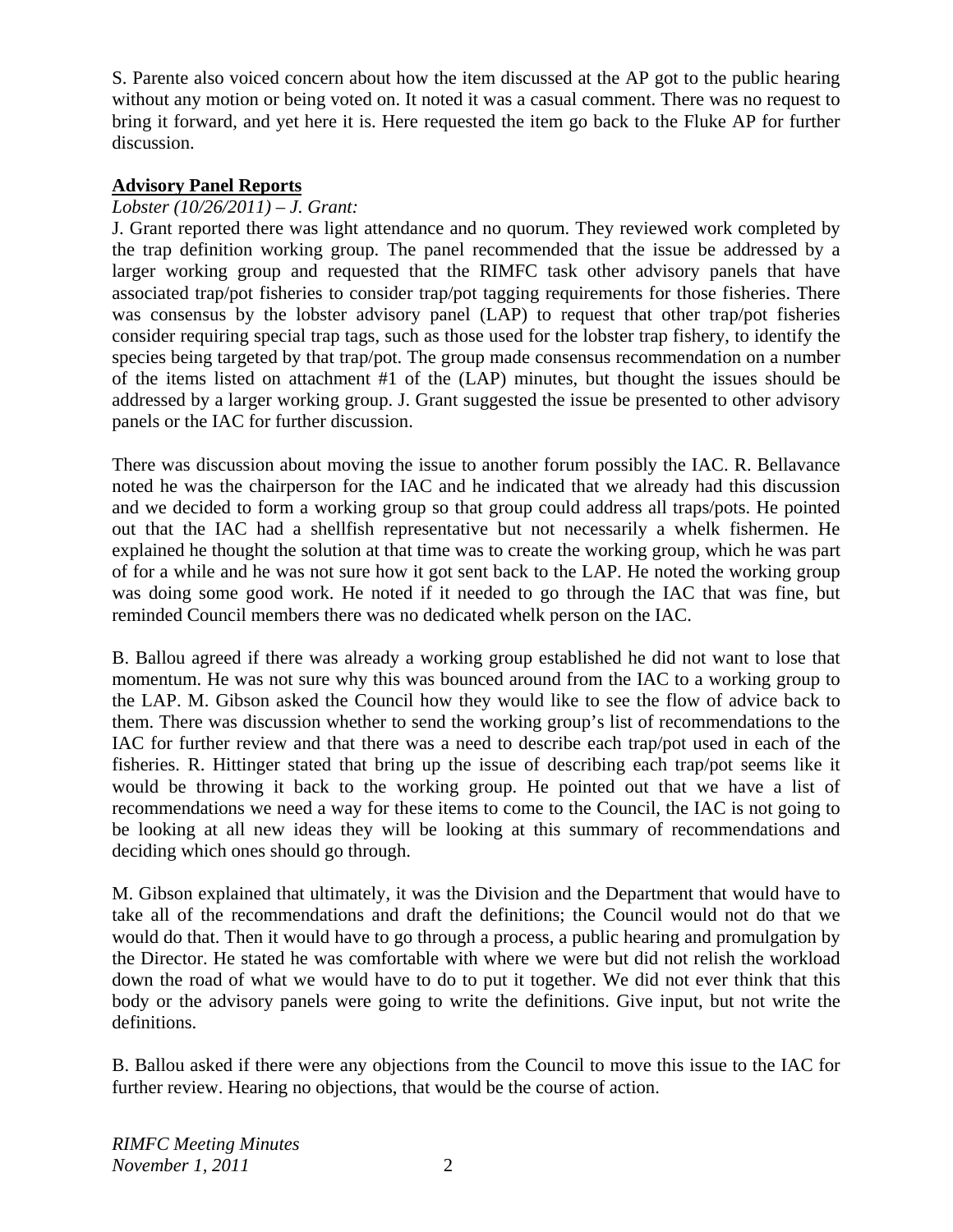# **New Business**

*Brief Overview of the Commercial Licensing Program – B. Ballou:* 

Since most Council members were new to the RIMFC, B. Ballou gave a brief overview of the commercial licensing program before they deliberated on 2012 licensing items from the October 17, 2011 public hearing.

*Council recommendations on October 17, 2011 Public hearing items:*  1) Shellfish Management Plan and licensing - Quahogs

**C. Powell made a motion to recommend that the Director remain at status quo with the current standard of a 2:1 exit/entry ratio in the quahog fishery, applied to eligible licenses (MPLs + PELs w/QH) that retire - allowing for 27 new CFLs with quahog endorsements available in 2012. R. Belavance seconded the motion.**

There was no discussion from the Council on the motion.

G. Carvalho made a point that the number of quahog licenses that would be made available would fall short of filling the number of applicants that would apply for these licenses.

**B. Ballou asked for a vote. The Council voted unanimously to approve the motion to recommend that the Director remain at status quo with the current standard of a 2:1 exit/entry ratio in the quahog fishery, applied to eligible licenses (MPLs + PELs w/QH) that retire - allowing for 27 new CFLs with quahog endorsements available in 2012. The motion passed 8/0.** 

# **C. Powell made a motion to recommend that the Director adopt the 2012 Management Plan for the Shellfish Fishery Sector. D. Monti seconded the motion.**

J. Grant stated he had a concern with the wording in the Shellfish Management Plan with regard to clarifying legitimate harvest methods. He felt the word "loopholes" on page 10 was a false characterization of what was occurring. He mentioned that the sentence stated "to close loopholes" which made it sound like it was illegal or closed and he stated he did not see it that way.

B. Ballou indicated that the Division would take the suggestion under advisement to see if it could be worded differently but the plan could still be approved subject to modifying the wording. D. Monti stated that was the only comment it was not like there were many edits implying that he did not see any reason why the plan should not be recommended for adoption.

R. Rheault made a comment about dredging and what other meanings the word might have, like lifting soil, he suggested it should be defined somewhere in regulation or incorporate regulations on dredging in the regulations.

### **B. Ballou asked for a vote. The Council voted unanimously to recommend that the Director adopt the 2012 Management Plan for the Shellfish Fishery Sector, with the friendly amendment to consider rewording the word "loophole". The motion passed 8/0.**

# 2) Shellfish Management Plan and licensing – Soft-shell Clams

M. Gibson stated the more recent soft-shell clam surveys showed very low densities in the fished areas. The densities were very low even lower than what was previously stated in the information provided to the Council.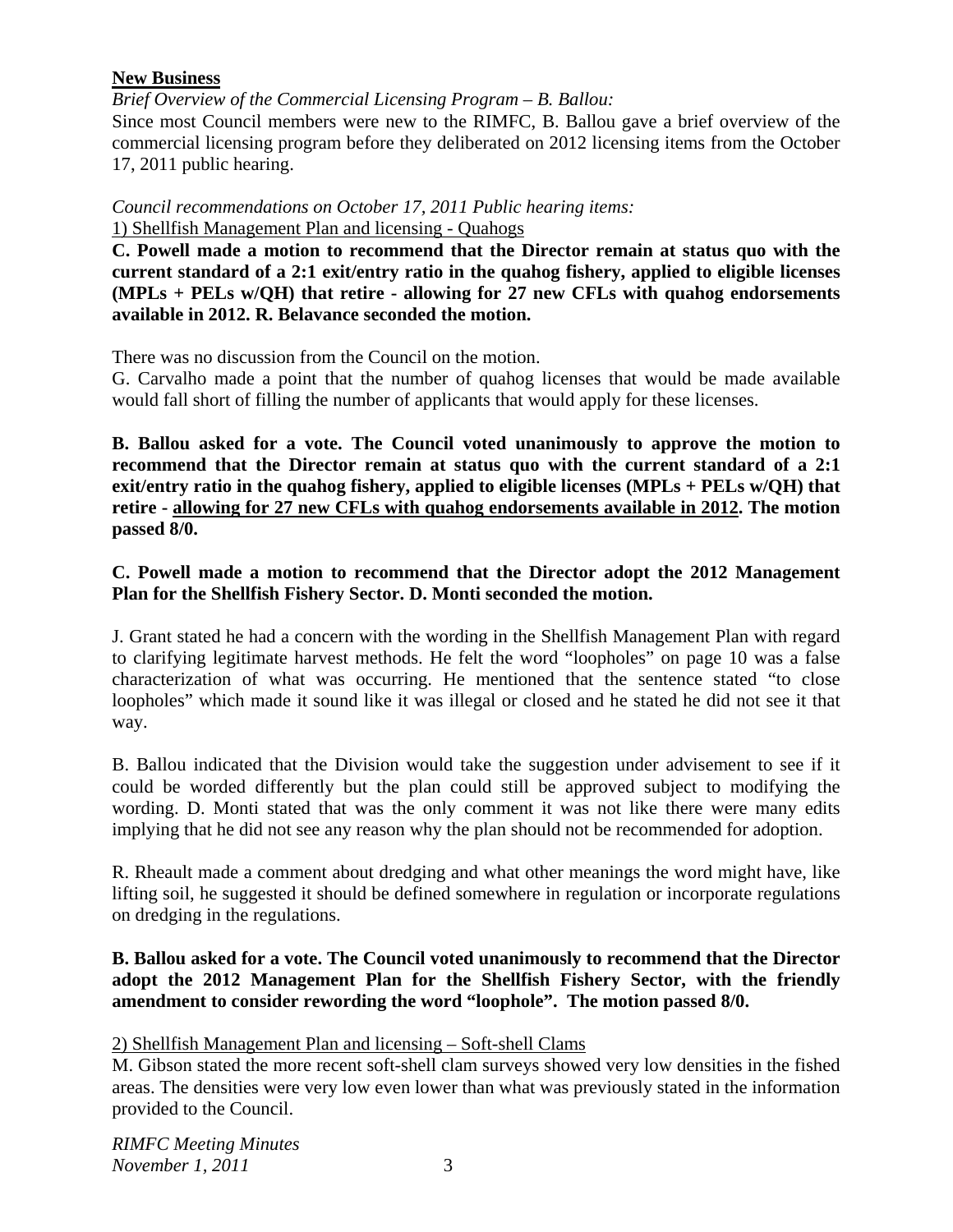#### B. Ballou asked if there was a motion.

**C. Powell made a motion to recommend option #2 to the Director, no new soft-shell clam endorsements for 2012, based on the condition of the resource. There was no seconded to the motion, therefore the motion failed.** 

D. Monti noted there seemed to be a split between the IAC and the Division. There was brief Council discussion about the differences between the options presented.

**R. Hittinger moved to consider a compromise and made a motion to recommend that the Director adopt option 3, to remain at status quo with the current standard of a 5:1 exit/entry ratio for the soft-shell clam fishery applied to all eligible licenses (MPLs + PELs w/SS + CFLs w/SS) that retired. Allowing for 12 new CFL's with soft-shell clam endorsements to be made available in 2012. D. Monti seconded the motion.** 

**B. Ballou asked for a vote. The Council voted in favor to recommend that the Director adopt option 3, to remain at status quo with the current standard of a 5:1 exit/entry ratio for the soft-shell clam fishery applied to all eligible licenses (MPLs + PELs w/SS + CFLs w/SS) that retired. Allowing for 12 new CFL's with soft-shell clam endorsements to be made available in 2012. In favor: (C. Anderson, R. Bellavance, K. Booth, J. Grant, R. Hittinger, D. Monti, and W. Mackintosh, III); opposed: C. Powell. The motion passed 7/1.** 

#### 3) Shellfish Management Plan and licensing – Whelk endorsement

M. Gibson reported that it looked like we had just crossed over the overfishing threshold. He pointed out that the Division did not have the catch system and quota system in place that we have for other species. He added the creation of a whelk endorsement would facilitate requiring logbooks for reporting purposed as well.

#### **D. Monti made a motion to recommend that the Director establish a whelk license endorsement. R. Bellavance seconded the motion.**

There was Council discussion about the motion. J. Grant raised the issue about continuing to create new endorsements and that the cost associated with a PEL compared to a MPL was significantly different. He felt there was a huge discrepancy between the costs of each of these licenses. B. Ballou indicated that issue would need to be addressed by the general assembly.

There was discussion about the new endorsements only pertaining to PEL and CFL licenses and not MPLs.

#### **B. Ballou asked for a vote. The Council voted unanimously to recommend that the Director establish a whelk license endorsement. In favor: (C. Anderson, R. Bellavance, K. Booth, J. Grant, R. Hittinger, D. Monti, C. Powell, and W. Mackintosh, III). The motion passed 8/0.**

#### 4) Finfish Management Plan and licensing

M. Gibson noted there may be some changes in the stock status for scup and summer flounder coming down the pipeline and they may not be as favorable as was noted earlier. He explained that both stocks are still in very good shape but at this time he was uncertain as to what the federal changes might be however, he indicated he was comfortable with the proposed 1:1 exit/entry ratio.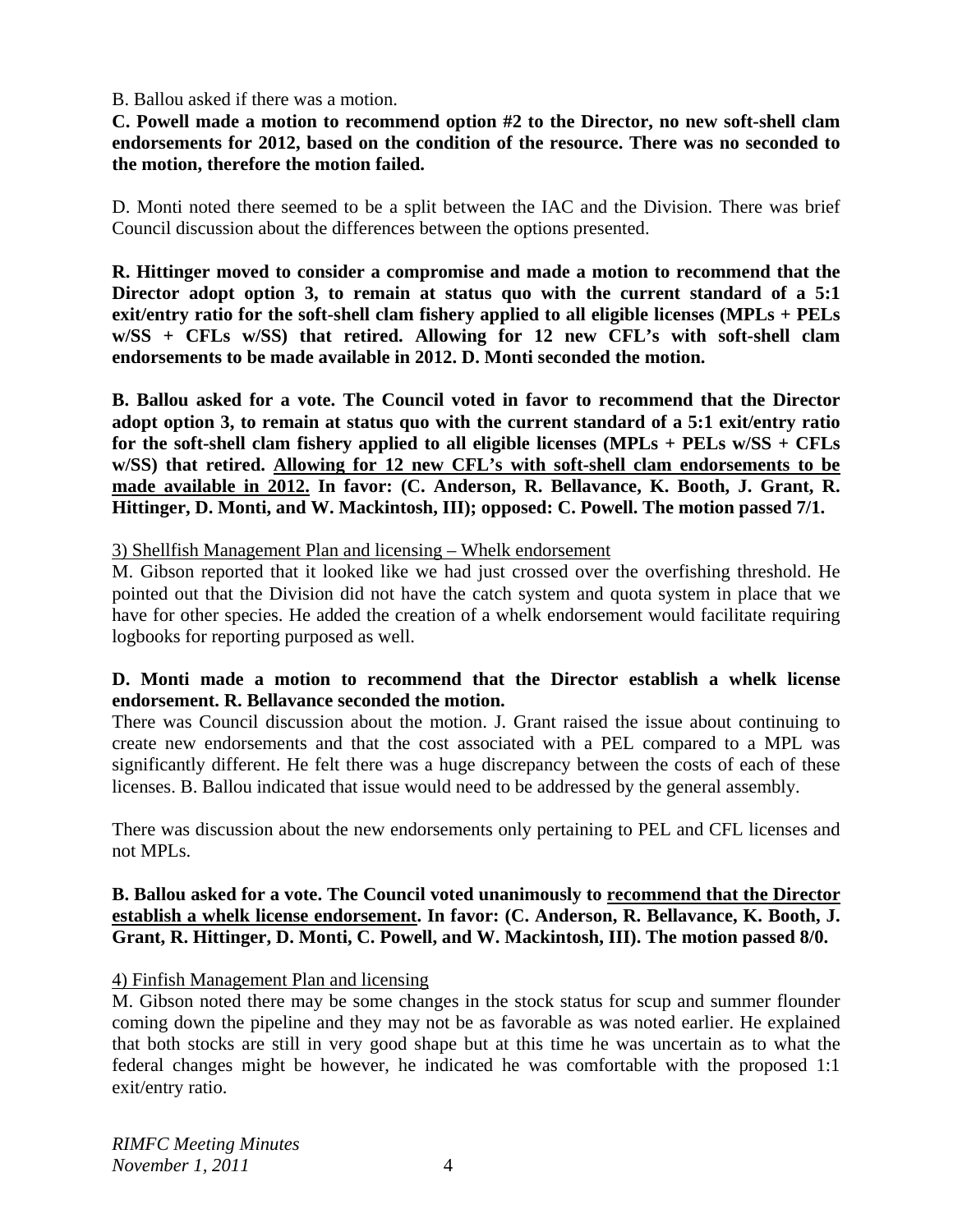#### B. Ballou asked if there was a motion.

**D. Monti made a motion to recommend that the Director adopt the new standard of a 1:1 exit-entry ratio applied to active, eligible licenses (MPLs + PELs w/RFF) that retired – allowing for 6 new PELs with restricted finfish endorsements to be made available in 2012. C. Powell seconded the motion.** 

R. Hittinger pointed out that the difference we were talking about is only three licenses. He felt this would not make any significant difference. He stated he was in support of the motion.

**B. Ballou asked for a vote. The Council voted unanimously to approve the motion to recommend that the Director adopt the new standard of a 1:1 exit-entry ratio applied to active, eligible licenses (MPLs + PELs w/RFF) that retired – allowing for 6 new PELs with restricted finfish endorsements to be made available in 2012. In favor: (C. Anderson, R. Bellavance, K. Booth, J. Grant, R. Hittinger, D. Monti, C. Powell, and W. Mackintosh, III). The motion passed 8/0.** 

**J. Grant made a motion to recommend that the Director adopt the 2012 Management Plan for the Finfish Fishery Sector. D. Monti seconded the motion.** 

There was no Council discussion.

**B. Ballou asked for a vote. The Council voted unanimously to recommend that the Director adopt the 2012 Management Plan for the Finfish Fishery Sector. The motion passed 8/0.** 

#### 5) Crustacean Management Plan and licensing - Lobster

**J. Grant made a motion to recommend that the Director adopt the 2012 Management Plan for the Crustacean Fishery Sector, and recommended that the Director remain with status quo for the lobster fishery - no new lobster endorsements for 2012. K. Booth seconded the motion.** 

The Council made no comments.

S. Parente had a question about a bullet item on the power point slide; he wanted to know where in the regulations it was stated that anyone who obtained a lobster trap allocation, via the (*pending*) transfer program, would be eligible to obtain a PEL with a lobster endorsement. He felt it was not in current regulation.

B. Ballou pointed out that there was no transfer program so regardless of whether that lives or does not live in regulation it has no current implication. Ballou stated he would check the regulations to determine if it existed. If it existed in current regulation then it is what it is, if it was not in regulation, then that statement on the slide would need to be changed.

**B. Ballou asked for a vote. The Council voted unanimously to recommend that the Director adopt the 2012 Management Plan for the Crustacean Fishery Sector, and recommended that the Director remain with status quo with regard to lobster licensing - no new lobster endorsements for 2012. In favor: (C. Anderson, K. Booth, J. Grant, R. Hittinger, D. Monti, C. Powell, and W. Mackintosh, III). The motion passed 7/0.** [Note: R. Bellavance had left the room and did not vote on this item.]

6) Crustacean Management Plan and licensing – Horseshoe crab

J. Grant wanted clarification that the horseshoe crab endorsement would only be on a PEL and CFL and not required for a MPL. B. Ballou indicated that was correct.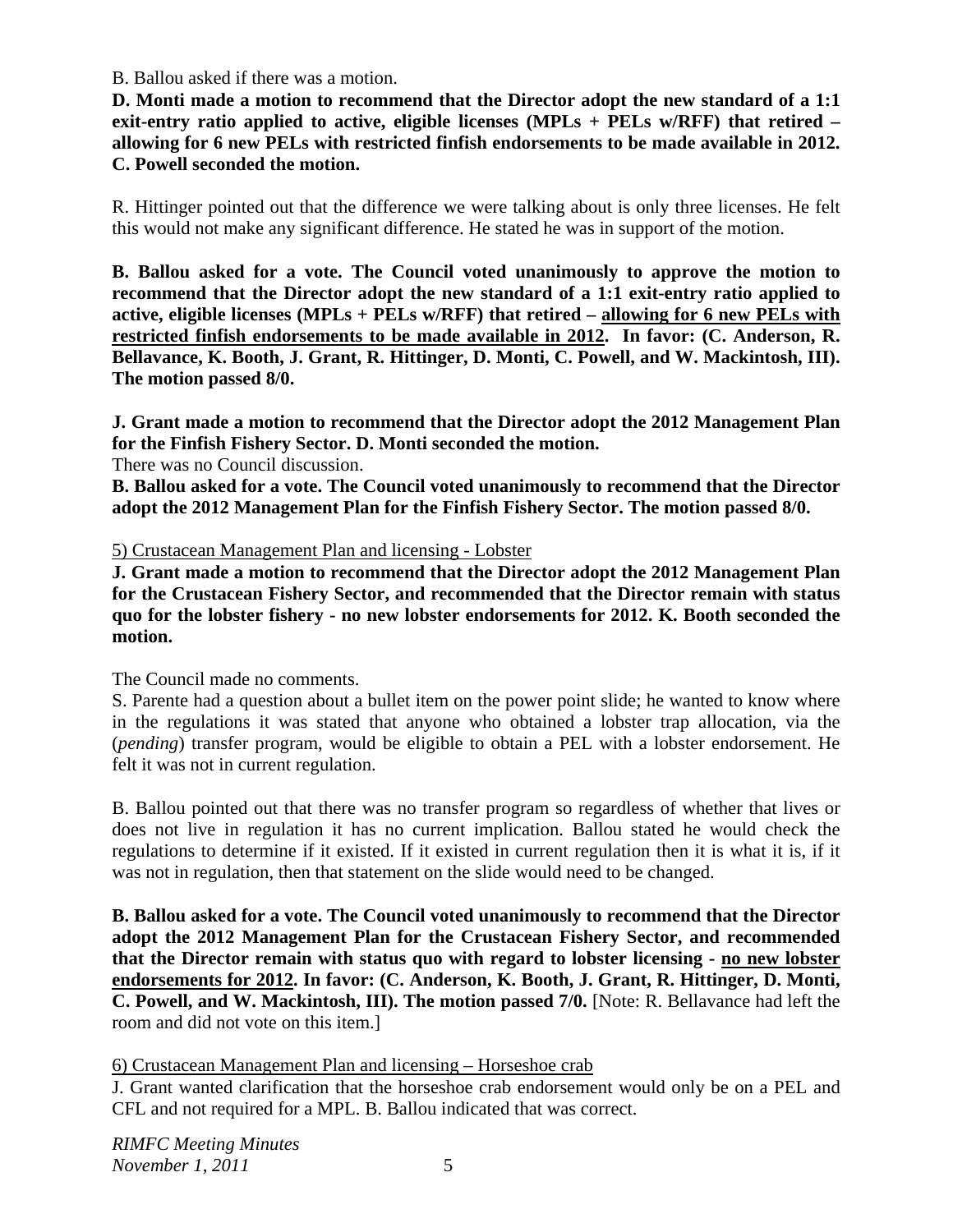J. Grant pointed out that if only the PEL and CFL holders would get the endorsement that still left out the reporting for the MPL holder. The MPL would still need to be addressed and given permission to harvest horseshoe crabs. He felt there would still need to be some sort of permit for the MPL holder and this did not fully accomplish what the Division wanted to accomplish

# **J. Grant made a motion to recommend that the Director remain with status quo – to keep the current no-fee horseshoe crab permitting process conducted by marine fisheries staff, and not create a horseshoe crab endorsement. R. Hittinger seconded the motion.**

There was discussion as to the quirks between PEL and CFL holders and the MPL holders. M. Gibson stated by creating the endorsement then people would have to report catches with logbooks. He noted that MPL holders are also required to complete logbooks.

D. Costa explained that by creating an endorsement we create a means for the Department to not renew a license if someone does not report. The Division has no measure of control right now.

J. Grant pointed out that the people who are harvesting horseshoe crabs currently are required to complete logbooks. He indicated in the fishery there needed to be rapid reporting because the quota was used up so fast therefore; the reporting would need to be faster than the reporting via logbooks. He had concerns that we were going to make a new endorsement and we still would have a problem with the need for rapid reporting because the quota could be met in a few weeks.

C. Powell stated this was a very sensitive fishery and we need to be conservative. This was a fishery that could not take very much pressure. He noted that we needed to be cautious.

Audience members were in agreement with J. Grant's comments.

**B. Ballou asked for a vote. The Council voted to recommend that the Director remain with status quo – to keep the current no-fee horseshoe crab permitting process conducted by marine fisheries staff, and not create a horseshoe crab endorsement. In favor: (K. Booth, J. Grant, R. Hittinger, and D. Monti); opposed: (C. Powell); abstained: (R. Bellavance, C. Anderson, W. Mackintosh, III). The motion passed 4/1/3.** 

7) Proposed amendments to the commercial fishing licensing regulations concerning the requirements for the transfer of a commercial license upon the sale of vessel and gear:

K. Booth indicated he had some concerns about the proposed changes. He pointed out the proposed language under section 6.7-8(b) was confusing. The term "actively fished" was different from an "active license". An active license is one sale per year, actively fished is 75 trips in a two-year period. This was also tied to section 6.8-8 which was the definition. He explained if the goal was that, you have to own that same boat for the 2-year period this language does not do it. He stated he was not advocating this; he was just not sure what the intent was.

There was Council discussion about different scenarios.

M. Gibson indicated the Licensing Office brought this item forward and it was not a time sensitive issue so the Council does not have to act on this item tonight. He suggested that the Department further review the proposal and bring it back to the Council at a future meeting. B. Ballou agreed.

B. Ballou stated there was no motion made so the Council will not take any action at this time

*RIMFC Meeting Minutes November 1, 2011* 6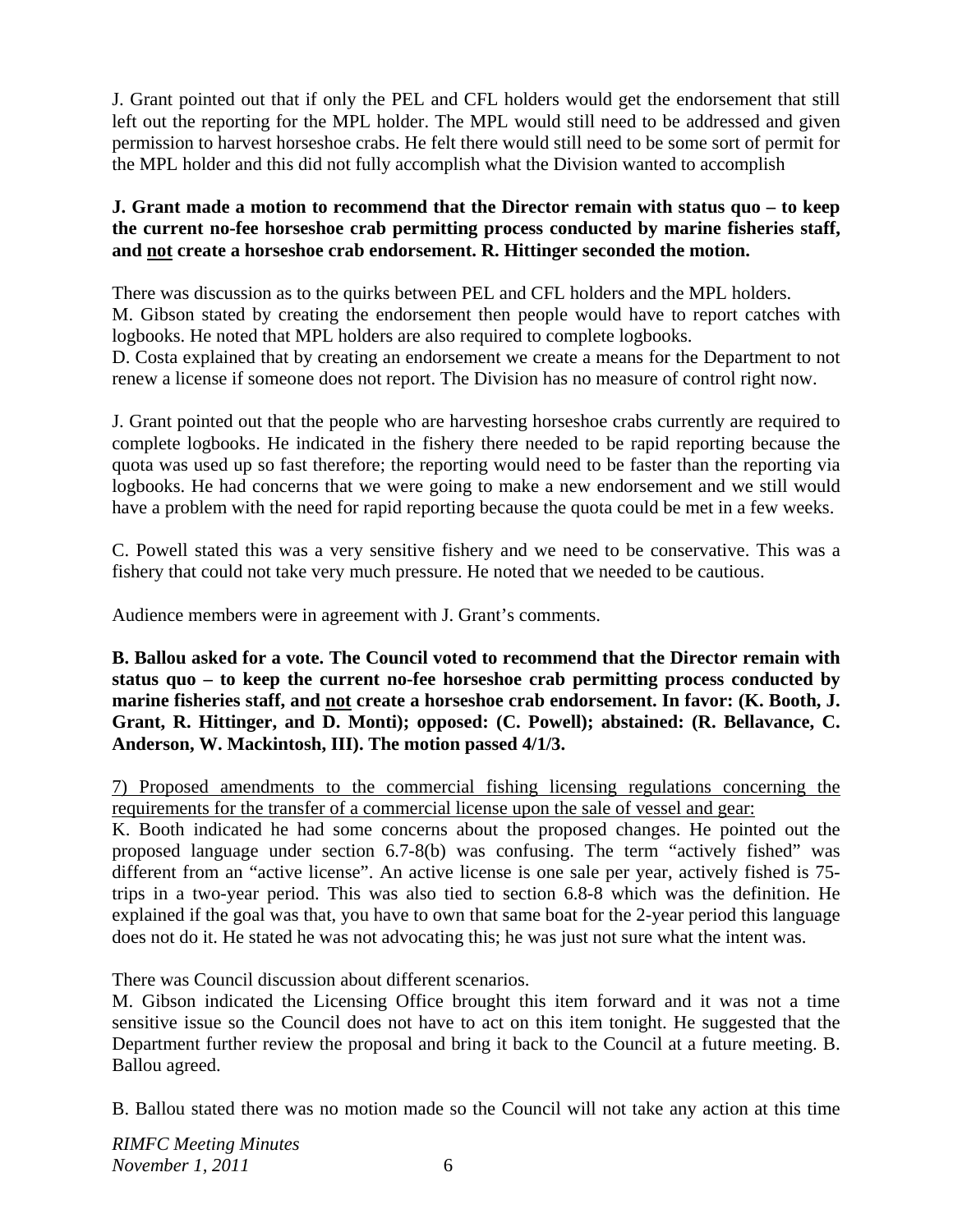and the Department will further review the proposal and bring it back to the Council at another meeting. There were no objections from the Council to proceed in this manner.

8) Proposed amendments to the commercial fishing licensing regulations to remove scup from the list of restricted finfish species:

M. Gibson indicated this proposal was in response to the large increase in scup quota this year. He explained that they wanted to engage all fishing power in order to use up the quota.

The Council raised concerns about how fast the species could become overfished and how fast could the Division have scup returned to the restricted species list.

B. Ballou indicated the people that were allowed in to the fishery would probably have to be grandfathered in before returning scup to the restricted finfish list. He felt it would be difficult to grant someone the right to the fishery then take it away.

K. Booth commented that he had the same concerns. He was more incline to have the Director come up with a mechanism to suspend or allow fishing of scup without give a whole segment a grandfather right incase the fishery changed over the next few years.

There was Council discussion about trading some of the state scup quota for black sea bass quota with some other state.

# **C. Anderson made a motion to recommend status quo to the Director - to leave scup on the list of restricted finfish species. K. Booth seconded the motion.**

G. Carvalho suggested that we first need to utilize our current fishing capacity and suggested having no possession limit for the fishermen in the fishery now. If we see at the end of the season, that they do not have the capacity to harvest our quota, then open it up as an open fishery. He explained this year weekly limits were caught in one day so we have not exhausted our capacity.

R. Fuka supported G. Carvalho's comments. He felt we have not given industry a chance to react to having too many fish to catch or to a new market. He indicated that people were trying to come up with new strategies to market the product but we were not giving it a chance yet. He asked that the Council give industry a chance to react.

T. Jackson, American Alliance of Commercial Fishermen, stated she agreed with the comments and noted that we needed to be careful with the increases that we were getting. She was concerned about depleted resources down the road.

**B. Ballou asked for a vote. The Council voted to recommend that the Director remain at status quo - to leave scup on the list of restricted finfish species. In favor: (C. Anderson, R. Bellavance, K. Booth, R. Hittinger, D. Monti, and C. Powell), abstained:(W. Mackintosh, III). The motion passed 6/1.** [Note: J. Grant had left the meeting and was not present for the vote]

*Recreational Saltwater Fishing License – Accountability and Oversight Report – B. Ballou:*  B. Ballou solicited comments from the public and recommendations from the Council on the report. R. Hittinger made a comment that one of the recommendations that the Council made to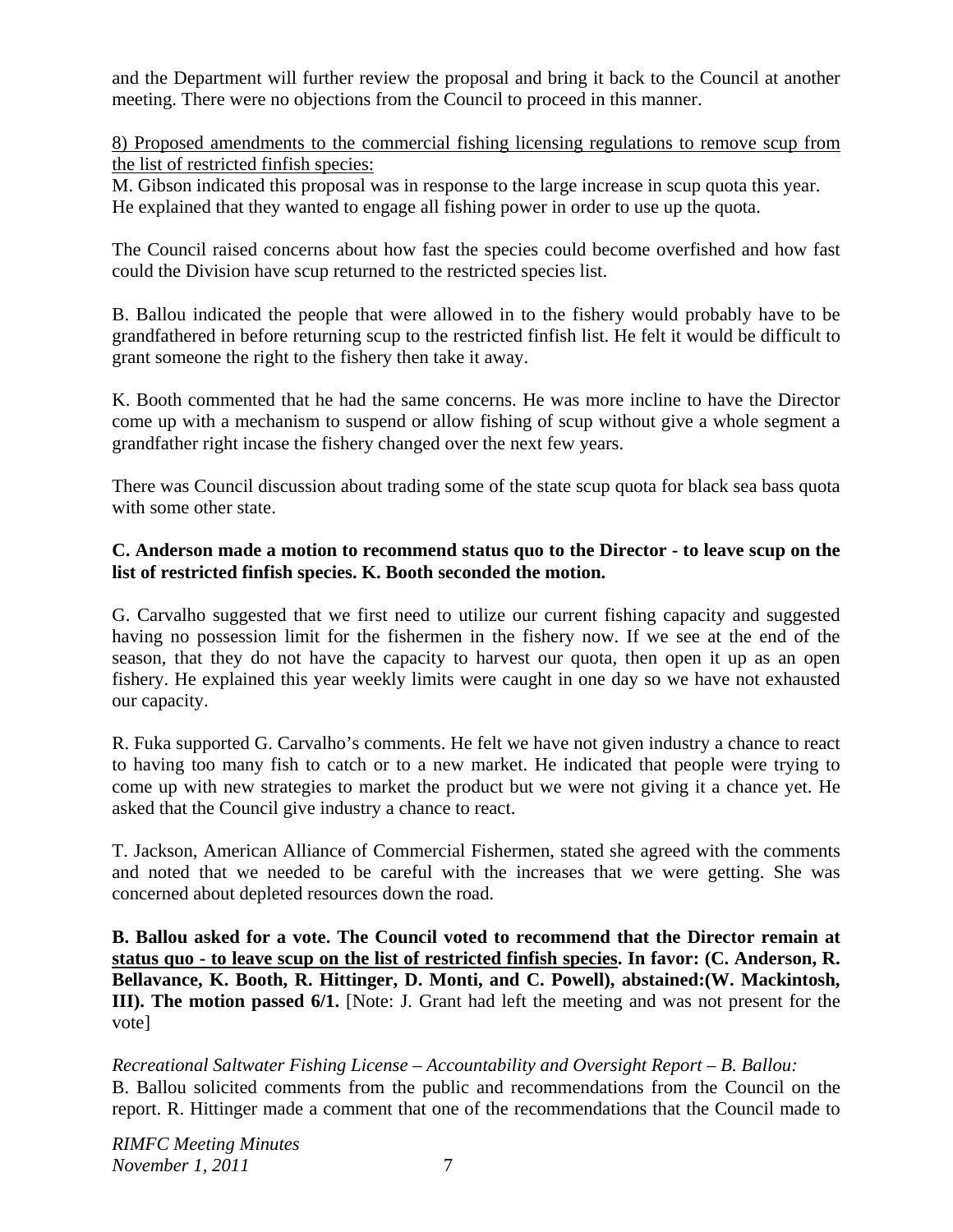the Director last year was to look into the depletion of winter flounder in RI waters. There was no mention of work on winter flounder or reestablishing winter flounder as part of the work that was going to be done with the proceeds from the licensing sales. If an individual was going to be hired to work under the recreational fishing licensing program he would like to see that person have a specific task of evaluating winter flounder depletion and doing whatever possible to improve the winter flounder population. M. Gibson confirmed this would probably be a task this individual could perform. He stated the Division had done some work on the winter flounder issue and they were waiting for the federal stock assessment review committee to complete their work.

D. Monti complimented the Department on a very thorough job of accounting of the money, reporting it, and then coming up with some very good uses for it.

C. Powell stated that some of the communities were not aware that there was funding available for boat ramps. He suggested there should be a better outreach program to inform communities.

B. Ballou solicited comments from the audience.

An audience participant asked if they could gain access to a copy of the report. Ballou stated that the report had been posted on the DEM website. J. Macari asked how many licenses were issues. Ballou responded that 36, 973 had been issues, and the report broke down the different categories.

S. Parente asked if there were any funds allocated to enforcement. Ballou indicated not in this current budget proposal but there was an interest in exploring that for future years. S. Parente commented that would be an important aspect to consider.

J. Carvalho asked how many non-residents fished in RI with a non-purchased RI license, a reciprocal license. B. Ballou stated that we do not know that information. Carvalho stated that statistic would be extremely important to know because that figure would represent the amount of revenue that was lost by engaging in a reciprocal agreement. He stated that far more people come to RI to fish than Rhode Islanders go to other states to fish. RI has the fish and RI has the access that was why they all come to RI. J. Carvalho commented that from day one it was his concern of the loss of revenue from the non-residents who buy a license in MA, CT, or NY and then come here to use our facilities while RI residents are paying for them. Carvalho pointed out that the state of RI could have just requested people to register. Now it is a privilege by purchase. Non-residents who purchased a license from their own state come to RI and enjoy our resources while the revenue goes to their home state where they purchased the license.

J. Carvalho requested that the figures should at least be identified so RI knows how much revenue it is losing by engaging in a reciprocal agreement.

J. Barker stated that the report was well done. The proposals and the funding seemed to be prioritized well but he had two concerns; (1) in proposal #4, which proposed to have a person in charge of a multitude of duties, he questioned the ability of anyone to "properly" handle all of the issues described in that itemized job description. He also wondered if making that person the principal point of contact if that just adds another layer of bureaucracy. Normally if you have an issue you would attend an advisory panel. He felt you would lose this by adding another layer of bureaucracy. (2) He had concerns about using dedicated funds for increased law enforcement other than checking licenses; he wanted to know what percent of revenue was enough, who derives this, when was it reviewed, and by whom was it reviewed. He offered some solutions; if enforcement spent so much then the recreational sector would put in a small percentage toward enforcement. He also voiced concerns about the winter flounder fishery and suggested the Department look into a saltwater fish hatchery. He noted there was no proposal in the report for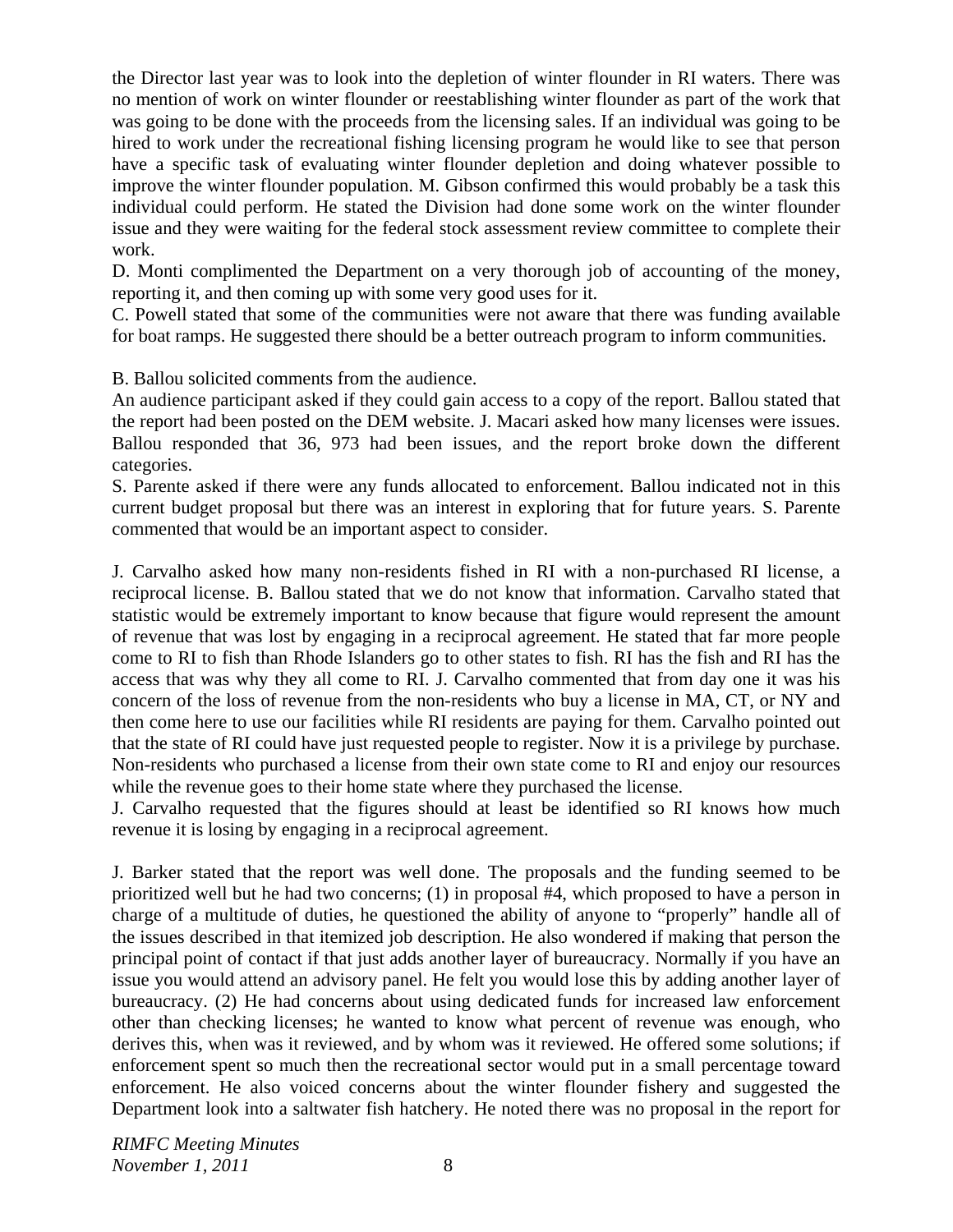at least looking into the development of a saltwater hatchery or funding for a hatchery. He suggested two species to look at, winter flounder and tautog. He urged the Department to be proactive instead of reactive. He also suggested a partnership with either another state, private company, URI, and/or the federal fish and wildlife agency. He commented that most fishermen would prefer stronger healthier fish populations over new docks being put in throughout the state.

B. Ballou went back to the Council for final comments on the saltwater licensing report. He asked if the Council wanted to make a motion on the Council's position on the report.

# **C. Powell made a motion that in the RIMFC's opinion the recreational saltwater licensing program seems to be meeting its intended purpose. K. Booth seconded the motion.**

K. Booth noted that it was his impression that there would be resources dedicated to enforcement and he wanted to stress that should be done and possibly similar to a match just so the budget office does not get dependent on this source of funding and cut funding from the other side so that sum becomes zero. He also addressed J. Carvalho's concerns stating he did not have a problem with someone buying a license out of state when they come to RI and drop \$30-\$40 for bait and food.

# **R. Hittinger stated that the recommendations that were made tonight should be incorporated as recommendations for the addendum.**

D. Monti stated he agreed with some of J. Baker's comments and suggested that if an individual were hired that person could look at some of the concerns he raised.

**B. Ballou asked for a vote on the motion for the Council to offer its opinion to the general assembly that the licensing program is meeting its intended purposes and to support the recommendations for modifying the program that were made tonight for the record. The Council voted unanimously in favor: (C. Anderson, K. Booth, R. Hittinger, D. Monti, C. Powell, and W. Mackintosh, III). The motion passed 6/0.** [Note: J. Grant had left the meeting and was not present for the vote]

#### *Discussion on proposed amendments to Part III to allow the Division flexibility to change seasons and allocations – B. Ballou:*

M. Gibson explained that last year via the public hearing process the Division had attempted to gain some of this flexibility but public response was not favorable. He commented that the Division was faced with another issue this year where some fish were left over in the general category for striped bass and the Division did not have the authority to move those fish to the floating fish trap sector. The allocations had already been set and there were no provision in the regulations to allow the Division the flexibility to make changes. He stated we were back now letting you know that we need this type of flexibility. He indicated the examples keep reoccurring so the Division needs to address the issue. He indicated that he wanted the Council to be aware of the need and the Division would be putting a proposal forward for a public hearing at some point.

# *Brief Update on Lobster Transferability Program – B. Ballou:*

B. Ballou stated in response to J. Grant's request from the last Council meeting for an update that we will be moving forward and this will start with a Lobster AP meeting to review a proposed lobster transfer program. He noted now that the federal program was moving forward, and that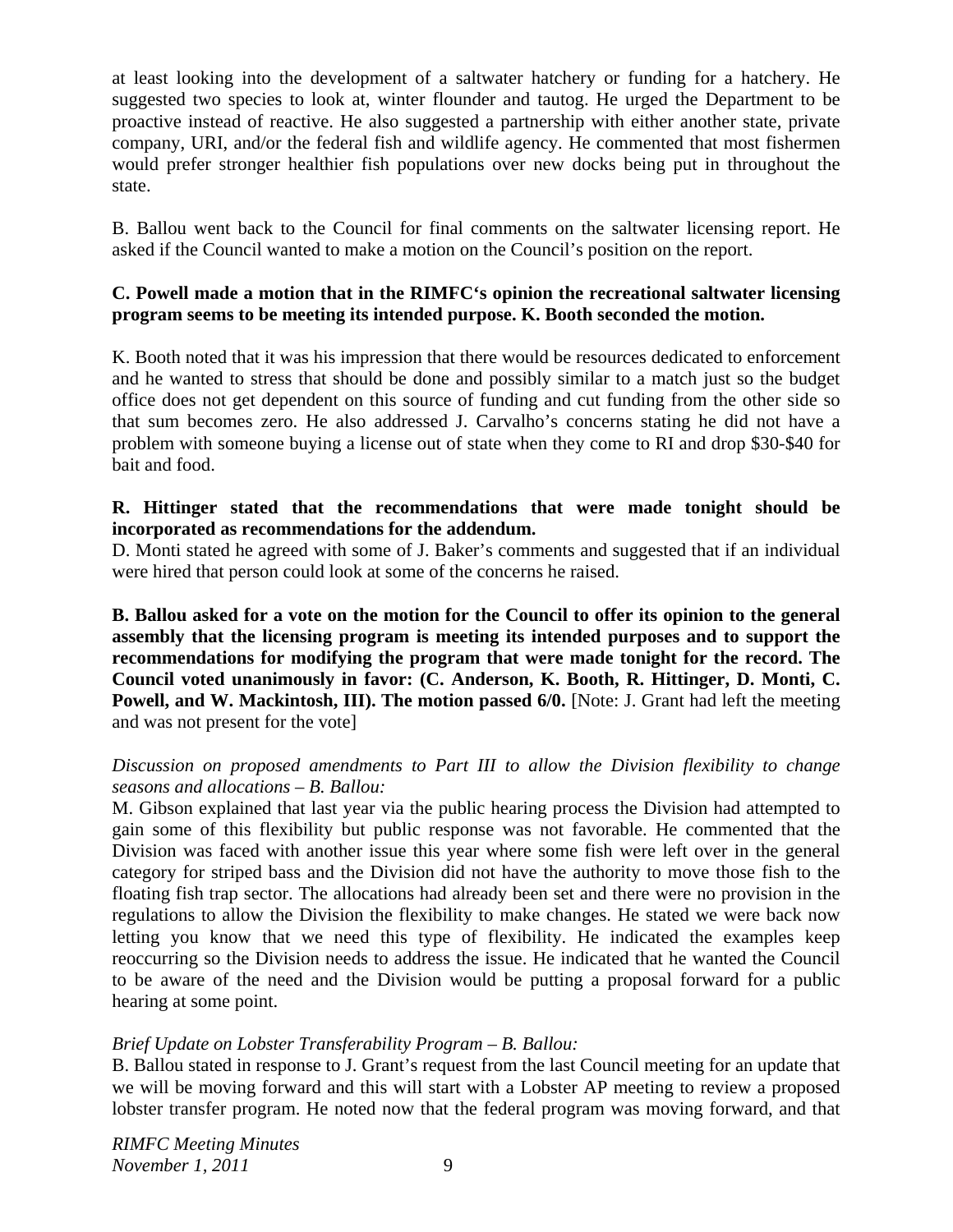may not take effect for another 6 months to a year we are in a better place to be able to move our program forward. He commented this might be a good time for the Department to reinitiate the process.

### *Brief Overview of the Research Set Aside (RSA) Program – B. Ballou:*

B. Ballou noted this emanated from the fluke AP meeting, and that he had provided the Council members with a photocopied power point presentation, which had been provided to the ASMFC policy board last year by the NMFS. He explained this information summarized the program. Ballou indicated that the Division had some concerns about how the RSA was tracked. D. Costa explained some of the challenges the Division faces with this program. He commented that there have been discrepancies in the poundage and landing days that the NMFS reports to the Division. D. Costa noted it had been difficult reconciling the data with our quota, and problems with fishermen using the IVR system. He spoke about the impact on the state quota because we do not have the real time capability to subtract the pounds then add them back into out state quota. For a period of time they are counted against RI. He voiced his concerns that it was challenging to track and wanted the NMFS to clean things up. R. Hittinger asked B. Ballou if the RSA power point presentation could be put on the DEM website. B. Ballou stated he would look into it since it was from NMFS.

#### *Review membership and approval of agenda for an adhoc whelk meeting – B. Ballou*

N. Scarduzio explained that a letter of solicitation had been sent out, per the Council's request, and several people responded to the solicitation. These people along with the current Shellfish AP membership are the individuals who are interested in participating on the adhoc whelk committee.

B. Ballou asked the Council how they wanted to proceed. After discussion, the Council decided to invite everyone who expressed interest and members of the SAP and see who attends the initial meeting. The Council also agreed that J. Grant would be the likely person to act as chair for the committee.

J. Carvalho made a suggestion to the Council to consider doing things as was done in the past to have an open committee and operate by consensus. He noted it worked well in the past and the Council should try it again.

G. Schey agreed with J. Carvalho, noting when they had the whelk working group that was how it operated and it worked very well.

There was consensus from Council members to proceed in this manner.

# *Review of Whelk Harvest Issue – R. Hittinger:*

M. Gibson stated that at the last Council meeting the Council asked the Division to look into emergency regulations to prevent the cracking of whelk shells, which was taking place to harvest undersized whelks. He reported that the Department reviewed the issue and it was determined that the issue did not meet the standards for declaring emergency action. The Division was advised that the issue should be addressed through the normal Council process with AP meetings with a public hearing. There was Council discussion on how to proceed.

C. Anderson suggested moving forward with the adhoc whelk committee meeting and modifying the agenda item # 4 to state "Proposed regulations on shell breaking and minimum shell size". There was consensus from Council members and the adhoc whelk committee agenda was approved as modified.